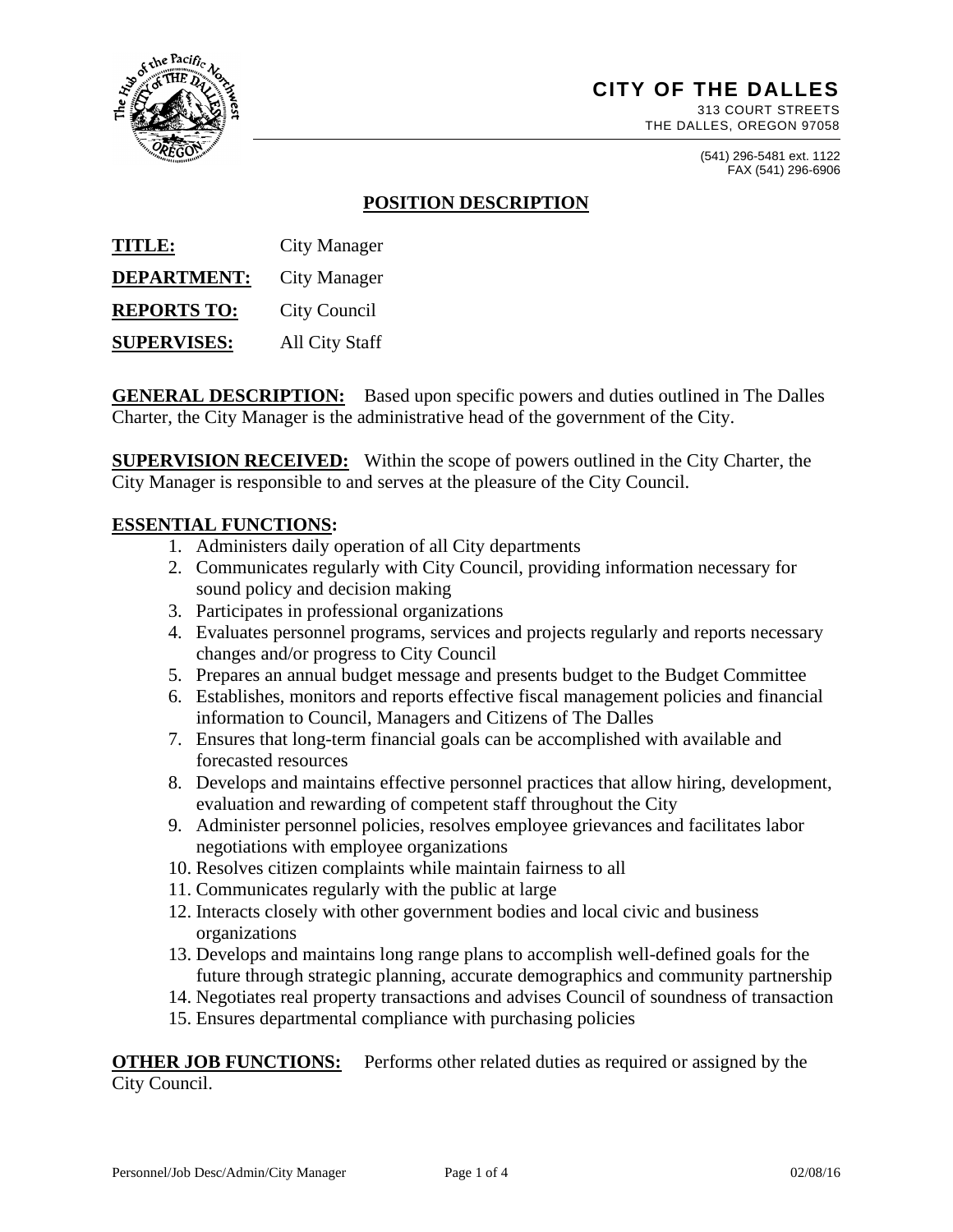**WORKING CONDITIONS:** Duties are performed primarily in an office environment, however, travel, overnight stays, attendance at conferences and/or meetings, and site inspections of projects require necessary mobility and commitment of time away from home and office.

## **QUALIFICATIONS:**

### **GENERAL QUALIFICATIONS:**

- 1. Good oral and written communication skills
- 2. Overall knowledge of municipal budgeting laws
- 3. General knowledge of personnel and labor laws
- 4. Reasonable knowledge of City planning principles and methods
- 5. Adequate knowledge of data processing systems
- 6. Familiar with legislative and lobbying processes
- 7. Knowledgeable of contracting and purchasing

#### **PERSONAL ATTRIBUTES:** Ability to:

- 1. Develop strategic plans
- 2. Be involved in the community
- 3. Be a facilitator and consensus builder
- 4. Promote and tolerate a "change environment"
- 5. Seek and explore new ideas, methods and procedures
- 6. Work toward delayed achievements
- 7. Deal creatively with stress frustration
- 8. Take risks in order to achieve goals
- 9. See projects through to completion

### **EDUCATION AND EXPERIENCE:**

- 1. Bachelor's degree or equivalent experience
- 2. Postgraduate course work is desirable
- 3. Five years of management experience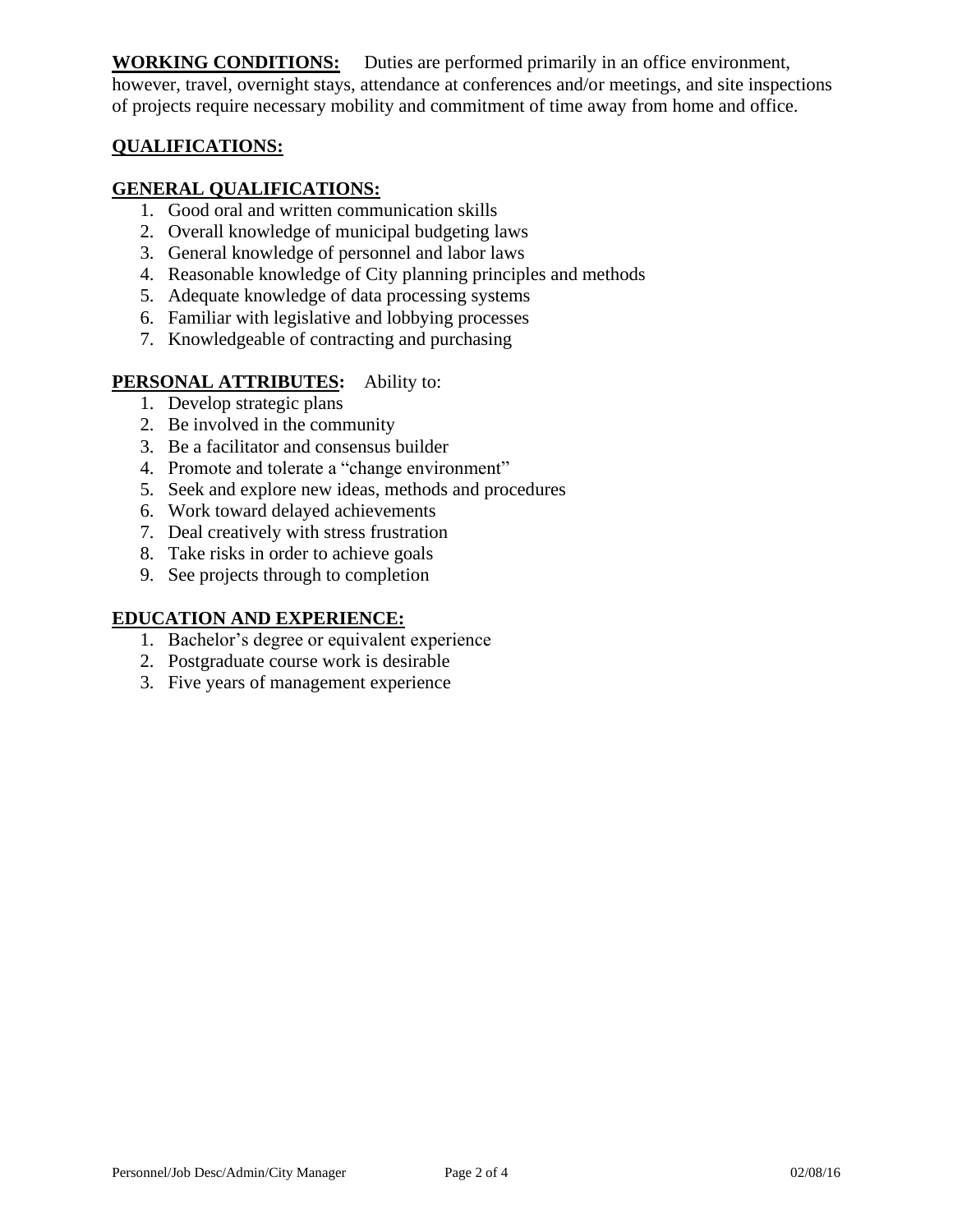#### **CITY OF THE DALLES CITY MANAGER PROFILE**

**ADMINISTRATIVE ABILITY:** Demonstrated performance in managing, organizing and directing municipal departments or a multi-functional organization; well-organized; oral and written communication skills; dedicated to continuing education for personal and employee growth and development; broad conceptual skills.

Ability to: instill a "team" spirit (be participative) and motivate staff; develop, present and implement innovative ideas for managing a multi-functional organization; able to delegate with good directional control.

**BUDGET AND FINANCE:** Basic understanding of municipal budgeting principles; good background in financial matters pertaining to managing a budget of 20-25 million dollars; basic understanding of procurement and financial administration.

Basic understanding of developing alternate forms of financing city functions and projects; grants development, coordinate city budget with consideration for future city needs and council goals.

**PERSONNEL ADMINISTRATION:** General knowledge of personnel and labor law as pertains to a city and its employees.

Ability to: communicate city goals and needs to employees and council; delegate responsibility; earn and maintain respect of employees and council; develop and maintain a thorough, effective performance evaluation system; maintain an atmosphere of openness and trust with employees, council and citizens. Willingness to support staff.

**COMMUNITY RELATIONS:** Dedicated to and experienced in building good public relations throughout the community; maintain high visibility and profile in the community; consensus building skills; a personality that has earned and maintained the respect of the citizens; open and honest with citizens.

Ability to: work with and understand the business community; solve citizen problems with fairness and in a courteous and timely manner; build a community image for good first impression to newcomers; develop new partnerships to solve old problems; communicate the need for and generate citizen involvement; work with diverse groups to build consensus and assist them in working toward a common goal.

**COUNCIL RELATIONS:** Keep the council well informed on a regular basis; enthusiastic about the job; consensus building skills.

Prepare good agendas for meetings with all background material needed for making decisions; carry out Council direction and goals in a timely manner; research new ideas for presentation to the Council. Ability to support Council goals.

**INTERGOVERNMENTAL RELATIONS:** Ability to: work well with other governmental bodies; look for ways for cooperative efforts among various governmental bodies; use resources